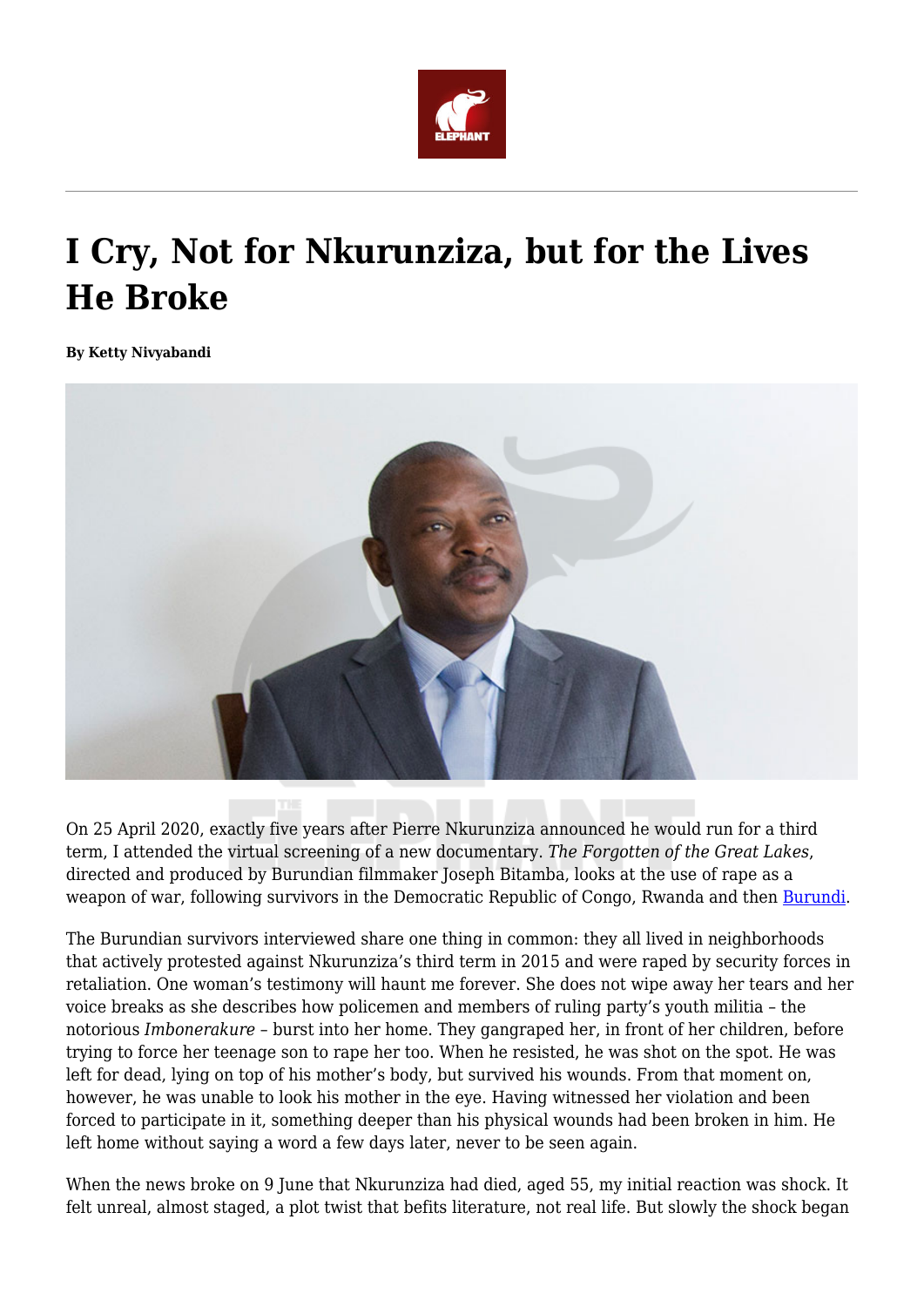to fade as notifications exploded on my phone. Numbness cooled my veins and left me frozen, in a state I still can't quite describe. I imagine what I am feeling is only a fraction of what these rape survivors felt upon hearing of his passing.

Tradition in Burundi is deeply respectful of the dead. One does not speak ill of the deceased, certainly not in the early days. A seven-day national mourning period has begun across the country. My family and I prayed for the wife and children Nkurunziza leaves behind tonight. But I shed no tears over his untimely death.

My tears, instead, are for the lives forever bruised and haunted by the pain his regime caused. I cry for the country we could have had these past five years; for the blood that could have been spared; for the memories families could have built together; for the amputated limbs of our young protestors; for the elderly who walked kilometres to end their lives in refugee camps; for the million little broken pieces so many of us have become.

When Nkurunziza came to power in 2005, the air was full of possibility. A newly-elected president from the long oppressed Hutu majority was democratically acceding power, ending a decade of war. He promised change and social justice measures such as free primary education and maternity care. As a journalist at the time, pregnant with my first child, I covered the elections with enthusiasm at a new pan-African radio station. Independent media was flourishing, civic space was guaranteed, and there was an exceptionally open environment for political debate. Despite decades of politically induced ethnic tensions, Tutsis and Hutus alike seemed to believe in a new beginning for the nation.

Things deteriorated slowly over Nkurunziza's first term. Corruption and extrajudicial killings accelerated in his second. Then, in 2015, he announced he would run for a third, despite the constitution's two-term limit. This prompted days of widespread protests. On 13 May, some soldiers carried out a failed coup. Soon after, the regime cracked down heavily on protesters, journalists, government opponents and activists. Many were imprisoned. The rest, including my own family, went into exile. Renaissance FM, the radio station I had helped start, was burnt to the ground.

For many Burundians, waking up to photos of hand-tied, dead bodies stuffed in street gutters became the new norm. Human life lost value and family WhatsApp groups discussed murder and disappearances in the same breath as weddings and births.

For exiled families like my daughters and I, the past five years have meant being torn from our lives and the innocence of childhood being forever halted in its course. I dedicated all my energy to bringing the regime's crimes to light. I hoped, above all, that African states would break ranks from one of the worst dictatorships today. To put things in perspective, the notorious Chilean dictator Augusto Pinochet is estimated to have killed 3,200 people over 16 years. By 2018, it was estimated that Nkurunziza's regime had killed [1,700 people](https://www.hrw.org/report/2018/05/18/we-will-beat-you-correct-you/abuses-ahead-burundis-constitutional-referendum) in just 4 years.

State violence is not new to Burundi. Nkurunziza followed in the footsteps of his predecessors, including those who murdered his own father in 1972 and those he fought to overthrow with his rebellion. He was the product of a cycle of impunity, which is at the root of Burundi's recurring crises. It pains me that his sudden death robs us of another chance to install a culture of justice and accountability so essential for lasting peace.

Perhaps the greatest irony in Nkurunziza's death is his dismissal of the [COVID-19](https://africanarguments.org/category/covid-19-in-africa/) pandemic. In recent rallies in support of his successor [Evariste Ndayishimiye,](https://africanarguments.org/2020/06/02/burundi-can-newly-elected-president-ndayishimiye-deliver-change/) who won presidential elections just three weeks ago, he claimed that God had purified Burundi's air and that no masks were necessary in his blessed land. One of the last acts of his government was to expel World Health Organisation representatives and dismiss the need for preventative measures. Although the official cause of